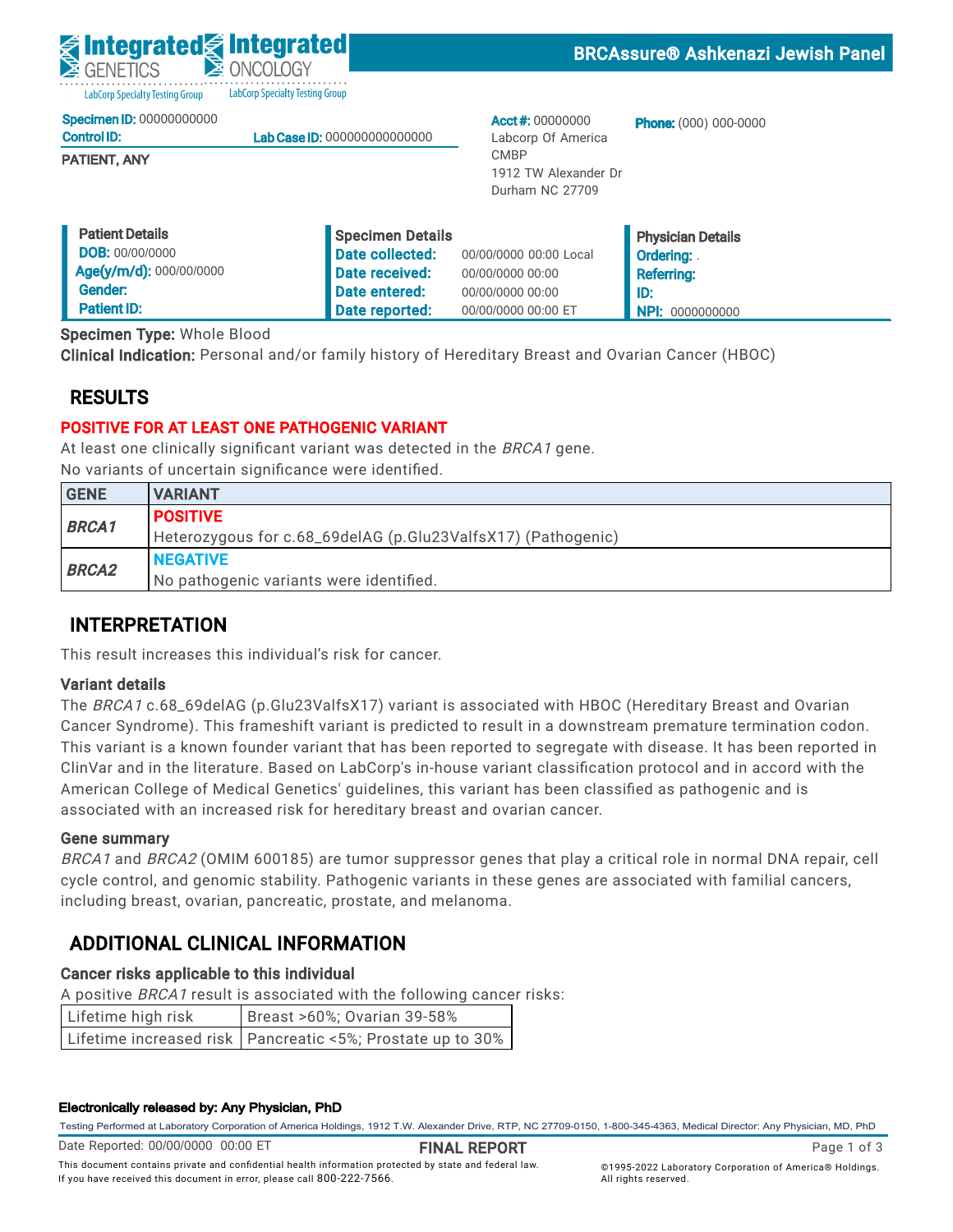

DOB: 00/00/0000

<u>Patient ID:</u>

Control ID: Lab Case ID: 000000000000000

**Specimen ID: 00000000000** Date Collected: 00/00/0000 00:00 Local

# ADDITIONAL CLINICAL INFORMATION

## NCCN Guidelines

When BRCA1 and BRCA2 results are negative, additional testing may be helpful for some patients with breast, ovarian, prostate and pancreatic cancer. Guidelines from the National Comprehensive Cancer Network® (NCCN®) recommend considering germline genetic testing for high-penetrance breast and/or ovarian cancer General Control Communications Patient International Date entered: 05/02/2022 11:46  $D \sim 2$ ,  $D \sim 11$ ,  $D \sim 2$ ,  $D \sim 2$ ID:<br>N:112 genes (including, but not limited to, BRCA1/2, CDH1, PALB2, PTEN, and TP53) in patients with any of the criteria<br>. Specimen Type: Whole Blood cancer genes, an Integrated Genetics' Genetic Coordinator is available at 800-345-4363. Clinical Indian Indian Indian and Or family history of Hereditary Breast and Ovarian Cancer (HBOC) and Ovarian in the table below. To discuss comprehensive genetic testing for breast, ovarian, prostate and pancreatic

| Breast cancer diagnosed $\leq$ age 45                  | Male breast cancer, ovarian cancer, or pancreatic |
|--------------------------------------------------------|---------------------------------------------------|
|                                                        | cancer                                            |
| Breast cancer diagnosed age 46-50 with multiple        | Prostate cancer at any age and Ashkenazi Jewish   |
| primary breast cancers or $\geq 1$ close relative with | ancestry, or that is metastatic, high risk or in  |
| breast, ovarian, pancreatic, or prostate cancer        | combination with certain family history criteria  |
|                                                        |                                                   |

Breast cancer diagnosed at any age and one of the following:

- To aid in PARP inhibitor or olaparib treatment
- **BRCA1 CONSTRUCTION** CONSTRUCT COMMUNISTIES CONSTRUCTED ASHKENAZI Jewish ancestry
	- Triple negative breast cancer
- $\bullet$  ≥ 1 close relative with breast cancer ≤ age 50, or ovarian, pancreatic, prostate, or male breast cancer at any age
- $\bullet$   $\geq$  3 total diagnoses of breast cancer in patient and/or close blood relatives
- This result increases this individual's risk for cancer. ■ ≥ 2 close blood relatives with either breast or prostate cancer at any age

variant det det<br>Sepation teoring genetic testing as well. Complete criteria may be found at NCCN.org. Patients with a first or second degree relative meeting certain criteria in this table may consider germline

### RECOMMENDATIONS THIS frame shift variant is predicted to result in a downstream premature termination codon. The comment is a known founder variant that has been reported to see gregate with discoveries with disease. It has been reported in the segregate with discoveries with discoveries with discoveries with discoveries with dis

NCCN Guidelines provide clinical management recommendations. The most current guidelines may be found at NCCN.org. Modification of surveillance, including initiation of earlier and/or more frequent screening, may be based on guidelines and a patient's personal and/or family history for specific associated cancers.

Gene summary Genetic counseling is recommended to discuss the potential clinical and/or reproductive implications of these  $\epsilon$ cycle control, and genomic stability. Pathogenic variants in these genes are associated with familial cancers, results, as well as recommendations for testing family members. There is a 50% chance (1 in 2) of a first-degree including breast, ovarian, pancreatic, prostate, and melanoma. relative having this variant. To access Integrated Genetics' Genetic Counselors please visit analysis for other family members with a LabCorp Genetic Coordinator please call 800-345-4363.<br>. www.integratedgenetics.com/genetic-counseling or call (855) GC-CALLS (855-422-2557). To discuss targeted

# COMMENTS **COMMENTS**

A positive BRCA1 result is associated with the following cancer risks: Lifetime high risk Breast >60%; Ovarian 39-58% The three Ashkenazi Jewish founder variants, BRCA1 c.68\_69delAG, BRCA1 c.5266dupC and BRCA2 c.5946delT, are also known by their legacy names: *BRCA1* 187delAG, *BRCA1* 5382insC, and *BRCA2* 6174delT, respectively.<br>

#### Electronically released by: Any Physician, PhD

.<br>This document contains private and confidential health information protected by state and federal law.

If you have received this document in error, please call 800-222-7566.

Testing Performed at Laboratory Corporation of America Holdings, 1912 T.W. Alexander Drive, RTP, NC 27709-0150, 1-800-345-4363, Medical Director: Any Physician, MD, PhD